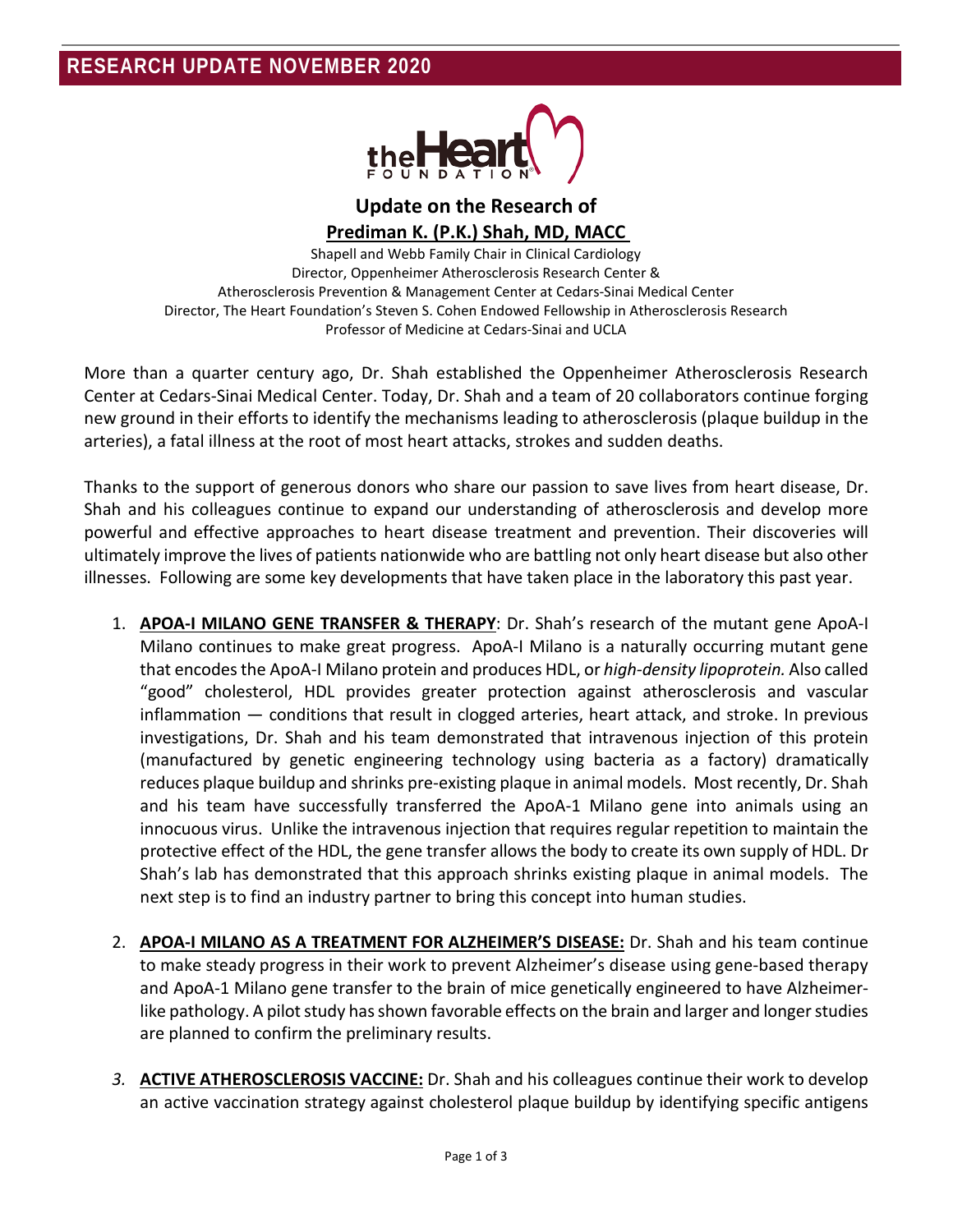within cholesterol particles that provoke a protective immune response. This active vaccine contains an antigen that when injected stimulates the immune system to produce antibodies against cholesterol particles. This vaccine against plaque build-up may also reduce high blood pressure and rupture of aortic aneurysm. In the past year, Dr. Shah and his colleagues have created a new formulation of the active vaccine using nanoparticles as a carrier. Preliminary experiments suggest that this nanovaccine reduces plaque build-up in animal models. However, a lot more work is needed to fully develop this type of vaccine before human trials can be contemplated. *(For more on the active vaccine, see the update below from Dr. Xiaoning Zhao, Recipient of The Heart Foundation's Steven S. Cohen Endowed Fellowship in Atherosclerosis Research.)*

- 4. **PASSIVE CHOLESTEROL VACCINE:** In addition, Dr. Shah and his team have also pioneered the development of a passive cholesterol vaccine that involves the injection of a pre-formed antibody named Orticumab to reduce cholesterol plaque buildup inside arteries. There is reason to believe that this antibody may also help Psoriasis, a skin disease associated with chronic inflammation and increased risk of atherosclerosis. This passive cholesterol vaccine has been tested and shown to be safe in a Phase 1 human trial. Plans are now underway to initiate a Phase 2 efficacy human trial within the next few months after a delay caused by Covid-19 related restrictions.
- 5. **NEW NON-STATIN CHOLESTEROL LOWERING DRUG:** As mentioned in the previous update, Dr. Shah and his team were participating in clinical trials of a new non-statin cholesterol-lowering drug, Evanicumab, in patients with severe genetic defects causing them to have statin-resistant, very high cholesterol levels and a grave risk of premature death from heart disease. This study is now complete, and there is every reason to believe that the company manufacturing this medication will seek FDA approval in 2021. Availability of this novel drug will be of great help for patients with genetic causes of very high cholesterol levels and high risk of premature heart disease.
- 6. **IDENTIFICATION OF NEW GENE WHICH MAY HELP IN THE TREATMENT OF OBESITY, HIGH CHOLESTEROL & CHRONIC INFLAMMATION:** In addition to the novel genes tenascin C, pleotrophin (PTN) and KLF14, Dr. Shah and his team have also identified a gene called GATA 3 that appears to regulate body metabolism, body weight, and heart-scar formation after a heart attack in mouse models. They have now submitted applications for two NIH grants to further study this gene that may offer a new target for the treatment of obesity, high cholesterol and chronic inflammation.